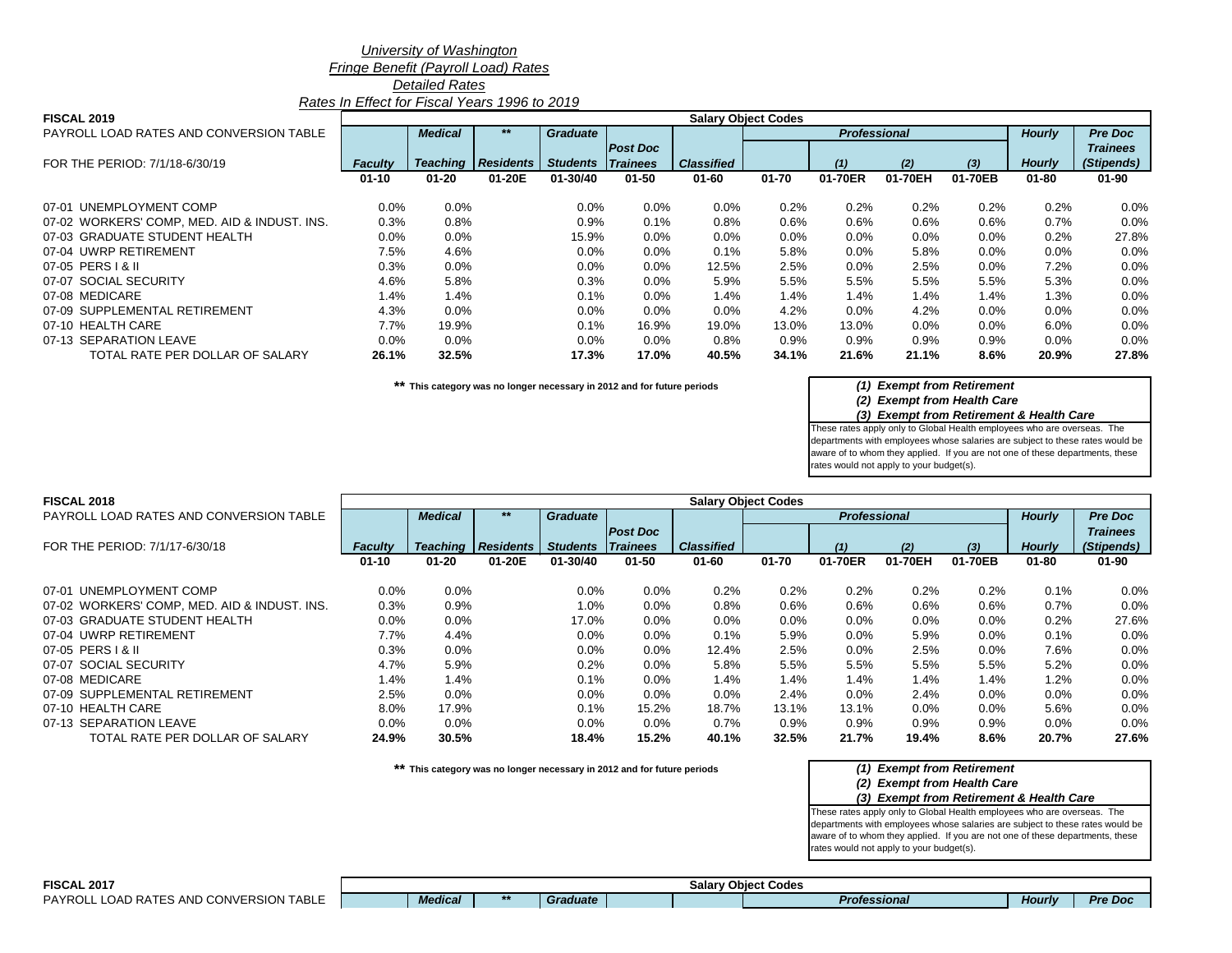| FOR THE PERIOD: 7/1/16-6/30/17               | <b>Faculty</b> | <b>Teaching</b> | <b>Residents</b> | <b>Students</b> | <b>Post Doc</b><br><b>Trainees</b> | <b>Classified</b> |         | (1)     | (2)     | (3)     | <b>Hourly</b> | <b>Trainees</b><br>(Stipends) |
|----------------------------------------------|----------------|-----------------|------------------|-----------------|------------------------------------|-------------------|---------|---------|---------|---------|---------------|-------------------------------|
|                                              | $01 - 10$      | $01 - 20$       | 01-20E           | 01-30/40        | $01 - 50$                          | $01 - 60$         | 01-70   | 01-70ER | 01-70EH | 01-70EB | $01 - 80$     | $01 - 90$                     |
| 07-01 UNEMPLOYMENT COMP                      | $0.0\%$        | 0.0%            |                  | $0.0\%$         | $0.0\%$                            | $0.0\%$           | 0.2%    | 0.2%    | $0.2\%$ | 0.2%    | 0.5%          | $0.0\%$                       |
| 07-02 WORKERS' COMP, MED. AID & INDUST. INS. | 0.4%           | 0.8%            |                  | $1.0\%$         | $0.0\%$                            | 1.0%              | $0.6\%$ | $0.6\%$ | 0.6%    | 0.6%    | 0.8%          | $0.0\%$                       |
| 07-03 GRADUATE STUDENT HEALTH                | $0.0\%$        | 0.0%            |                  | 15.7%           | 0.1%                               | 0.0%              | $0.0\%$ | $0.0\%$ | $0.0\%$ | 0.0%    | 0.2%          | 26.4%                         |
| 07-04 UWRP RETIREMENT                        | 7.7%           | 4.4%            |                  | 0.0%            | 0.0%                               | 0.1%              | 6.1%    | 0.0%    | 6.1%    | 0.0%    | 0.0%          | $0.0\%$                       |
| 07-05 PERS   & II                            | 0.3%           | 0.0%            |                  | 0.0%            | 0.0%                               | 9.5%              | 2.1%    | 0.0%    | 2.1%    | 0.0%    | 5.5%          | $0.0\%$                       |
| 07-07 SOCIAL SECURITY                        | 4.8%           | 5.8%            |                  | 0.2%            | 0.0%                               | 6.4%              | 5.7%    | 5.7%    | 5.7%    | 5.7%    | 4.3%          | 0.0%                          |
| 07-08 MEDICARE                               | 1.5%           | 1.4%            |                  | $0.0\%$         | 0.0%                               | 1.4%              | 1.4%    | 1.4%    | 1.4%    | 1.4%    | 1.2%          | $0.0\%$                       |
| 07-09 SUPPLEMENTAL RETIREMENT                | 2.7%           | $0.0\%$         |                  | $0.0\%$         | $0.0\%$                            | 0.0%              | 2.6%    | $0.0\%$ | 2.6%    | $0.0\%$ | $0.0\%$       | $0.0\%$                       |
| 07-10 HEALTH CARE                            | 7.9%           | 17.6%           |                  | $0.1\%$         | 16.9%                              | 18.3%             | 12.8%   | 12.8%   | $0.0\%$ | $0.0\%$ | 5.4%          | $0.0\%$                       |
| 07-13 SEPARATION LEAVE                       | $0.0\%$        | 0.0%            |                  | $0.0\%$         | 0.0%                               | 1.2%              | 0.9%    | 0.9%    | 0.9%    | 0.9%    | 0.0%          | 0.0%                          |
| TOTAL RATE PER DOLLAR OF SALARY              | 25.3%          | 30.0%           |                  | 17.0%           | 17.0%                              | 37.9%             | 32.4%   | 21.6%   | 19.6%   | 8.8%    | 17.9%         | 26.4%                         |

**\*\* This category was no longer necessary in 2012 and for future periods** *(1) Exempt from Retirement*

# *(2) Exempt from Health Care*

### *(3) Exempt from Retirement & Health Care*

These rates apply only to Global Health employees who are overseas. The departments with employees whose salaries are subject to these rates would be aware of to whom they applied. If you are not one of these departments, these rates would not apply to your budget(s).

| <b>FISCAL 2016</b>                           |                |                |                             |                 |                  |                   | <b>Salary Object Codes</b> |                     |         |         |               |                 |
|----------------------------------------------|----------------|----------------|-----------------------------|-----------------|------------------|-------------------|----------------------------|---------------------|---------|---------|---------------|-----------------|
| PAYROLL LOAD RATES AND CONVERSION TABLE      |                | <b>Medical</b> |                             | <b>Graduate</b> |                  |                   |                            | <b>Professional</b> |         |         | <b>Hourly</b> | <b>Pre Doc</b>  |
|                                              |                |                |                             |                 | <b>Post Doc</b>  |                   |                            |                     |         |         |               | <b>Trainees</b> |
| FOR THE PERIOD: 7/1/15-6/30/16               | <b>Faculty</b> |                | <b>Teaching   Residents</b> | <b>Students</b> | $\vert$ Trainees | <b>Classified</b> |                            | (1)                 | (2)     | $(3)$   | <b>Hourly</b> | (Stipends)      |
|                                              | $01 - 10$      | $01 - 20$      | 01-20E                      | 01-30/40        | $01 - 50$        | $01 - 60$         | $01 - 70$                  | 01-70ER             | 01-70EH | 01-70EB | $01 - 80$     | $01 - 90$       |
|                                              |                |                |                             |                 |                  |                   |                            |                     |         |         |               |                 |
| 07-01 UNEMPLOYMENT COMP                      | $0.1\%$        | 0.0%           |                             | $0.0\%$         | $0.0\%$          | 0.2%              | $0.0\%$                    | $0.0\%$             | $0.0\%$ | 0.0%    | 0.3%          | 0.0%            |
| 07-02 WORKERS' COMP, MED. AID & INDUST. INS. | 0.3%           | 0.7%           |                             | $0.0\%$         | $0.0\%$          | 0.7%              | 0.4%                       | 0.4%                | 0.4%    | 0.4%    | 0.7%          | 0.0%            |
| 07-03 GRADUATE STUDENT HEALTH                | $0.0\%$        | 0.0%           |                             | 16.9%           | 0.1%             | $0.0\%$           | $0.0\%$                    | $0.0\%$             | $0.0\%$ | 0.0%    | 0.2%          | 23.9%           |
| 07-04 UWRP RETIREMENT                        | 8.0%           | 4.9%           |                             | 0.0%            | $0.0\%$          | 0.1%              | 6.1%                       | $0.0\%$             | 6.1%    | 0.0%    | $0.0\%$       | 0.0%            |
| 07-05 PERS   & II                            | 0.2%           | 0.0%           |                             | 0.0%            | $0.0\%$          | 11.1%             | 2.1%                       | 0.0%                | 2.1%    | 0.0%    | 5.1%          | 0.0%            |
| 07-07 SOCIAL SECURITY                        | 5.0%           | 5.7%           |                             | 0.0%            | $0.0\%$          | 5.9%              | 5.6%                       | 5.6%                | 5.6%    | 5.6%    | 4.5%          | 0.0%            |
| 07-08 MEDICARE                               | 1.4%           | 1.3%           |                             | 0.0%            | $0.0\%$          | 1.4%              | 1.4%                       | 1.4%                | 1.4%    | 1.4%    | 1.2%          | 0.0%            |
| 07-09 SUPPLEMENTAL RETIREMENT                | 1.2%           | 0.0%           |                             | $0.0\%$         | $0.0\%$          | $0.0\%$           | 1.1%                       | 0.0%                | 1.1%    | 0.0%    | 0.0%          | 0.0%            |
| 07-10 HEALTH CARE                            | 8.1%           | 18.1%          |                             | $0.8\%$         | 22.7%            | 19.3%             | 12.9%                      | 12.9%               | $0.0\%$ | 0.0%    | 6.8%          | 0.0%            |
| 07-13 SEPARATION LEAVE                       | $0.0\%$        | 0.0%           |                             | 0.0%            | $0.0\%$          | 0.7%              | $0.9\%$                    | 0.9%                | 0.9%    | 0.9%    | $0.0\%$       | 0.0%            |
| TOTAL RATE PER DOLLAR OF SALARY              | 24.3%          | 30.7%          |                             | 17.7%           | 22.8%            | 39.4%             | 30.5%                      | 21.2%               | 17.6%   | 8.3%    | 18.8%         | 23.9%           |

**\*\* This category was no longer necessary in 2012 and for future periods** *(1) Exempt from Retirement*

# *(2) Exempt from Health Care*

*(3) Exempt from Retirement & Health Care*

| <b>FISCAL 2015</b>                           |                |                |        |                     |                  |                   | <b>Salary Object Codes</b> |                     |         |         |               |                 |
|----------------------------------------------|----------------|----------------|--------|---------------------|------------------|-------------------|----------------------------|---------------------|---------|---------|---------------|-----------------|
| PAYROLL LOAD RATES AND CONVERSION TABLE      |                | <b>Medical</b> |        |                     |                  |                   |                            | <b>Professional</b> |         |         |               | <b>Pre Doc</b>  |
|                                              |                | Res. & Sr.     |        | Graduate   Post Doc |                  |                   |                            |                     |         |         |               | <b>Trainees</b> |
| FOR THE PERIOD: 7/1/14-6/30/15               | <b>Faculty</b> | <b>Fellows</b> | $***$  | <b>Students</b>     | $\vert$ Trainees | <b>Classified</b> |                            | (1)                 | (2)     | (3)     | <b>Hourly</b> | (Stipends)      |
|                                              | $01 - 10$      | $01 - 20$      | 01-20E | 01-30/40            | 01-50            | 01-60             | $01 - 70$                  | 01-70ER             | 01-70EH | 01-70EB | 01-80         | $01 - 90$       |
|                                              |                |                |        |                     |                  |                   |                            |                     |         |         |               |                 |
| 07-01 UNEMPLOYMENT COMP                      | 0.2%           | $0.0\%$        |        | $0.0\%$             | $0.0\%$          | 0.3%              | 0.3%                       | 0.3%                | $0.3\%$ | 0.3%    | 0.3%          | 0.0%            |
| 07-02 WORKERS' COMP, MED. AID & INDUST. INS. | 0.3%           | 0.8%           |        | 0.9%                | $0.0\%$          | 0.7%              | 0.5%                       | 0.5%                | 0.5%    | 0.5%    | 0.5%          | 0.0%            |
| 07-03 GRADUATE STUDENT HEALTH                | 0.0%           | 0.0%           |        | 19.3%               | 0.0%             | 0.0%              | $0.0\%$                    | $0.0\%$             | 0.0%    | 0.0%    | 0.1%          | 22.9%           |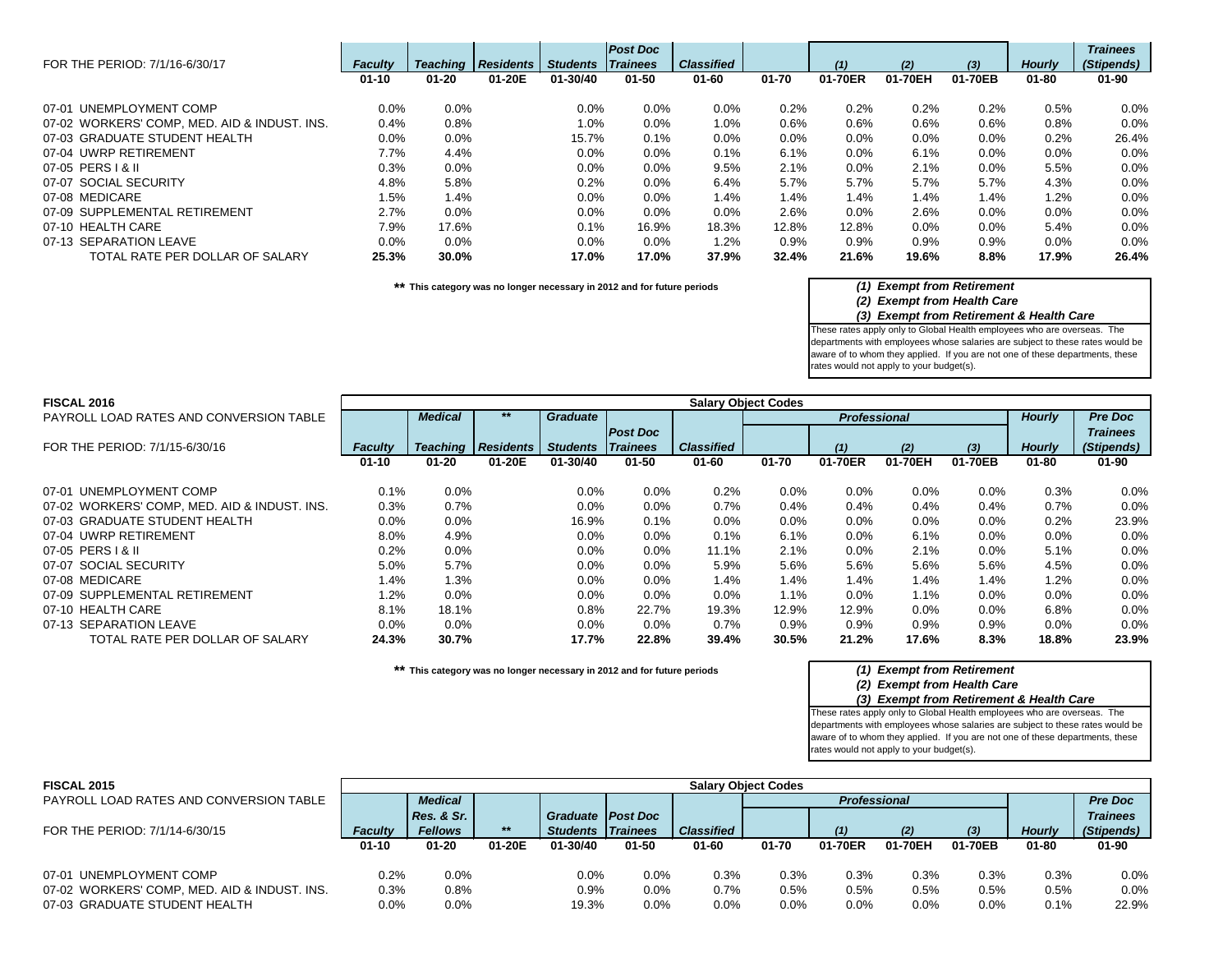| 07-04 UWRP RETIREMENT           | 8.0%    | 4.3%    | 0.0%    | 0.0%    | 0.1%    | 5.9%  | 0.0%  | 5.9%    | 0.0% | 0.2%    | 0.0%  |
|---------------------------------|---------|---------|---------|---------|---------|-------|-------|---------|------|---------|-------|
| 07-05 PERS   & II               | 0.1%    | 0.1%    | 0.0%    | $0.0\%$ | 9.8%    | 1.9%  | 0.0%  | 1.9%    | 0.0% | 5.9%    | 0.0%  |
| 07-07 SOCIAL SECURITY           | 4.9%    | 5.8%    | $0.2\%$ | $0.0\%$ | 5.7%    | 5.5%  | 5.5%  | 5.5%    | 5.5% | $5.0\%$ | 0.0%  |
| 07-08 MEDICARE                  | $1.3\%$ | l.4%    | 0.1%    | $0.0\%$ | $1.4\%$ | 1.4%  | l.4%  | 1.4%    | 4%.ا | 1.3%    | 0.0%  |
| 07-09 SUPPLEMENTAL RETIREMENT   | $1.3\%$ | $0.0\%$ | $0.0\%$ | $0.0\%$ | 0.0%    | 1.3%  | 0.0%  | $1.3\%$ | 0.0% | 0.0%    | 0.0%  |
| 07-10 HEALTH CARE               | 6.6%    | 14.3%   | $0.1\%$ | 16.9%   | 15.4%   | 10.3% | 10.3% | 0.0%    | 0.0% | 3.7%    | 0.0%  |
| 07-13 SEPARATION LEAVE          | $0.0\%$ | $0.0\%$ | $0.0\%$ | $0.0\%$ | 0.4%    | 0.6%  | 0.6%  | 0.6%    | 0.6% | $0.0\%$ | 0.0%  |
| TOTAL RATE PER DOLLAR OF SALARY | 22.7%   | 26.7%   | 20.6%   | 16.9%   | 33.8%   | 27.7% | 18.6% | 17.4%   | 8.3% | 17.0%   | 22.9% |

**\*\* This category was no longer necessary in 2012 and for future periods** *(1) Exempt from Retirement*

*(2) Exempt from Health Care*

*(3) Exempt from Retirement & Health Care*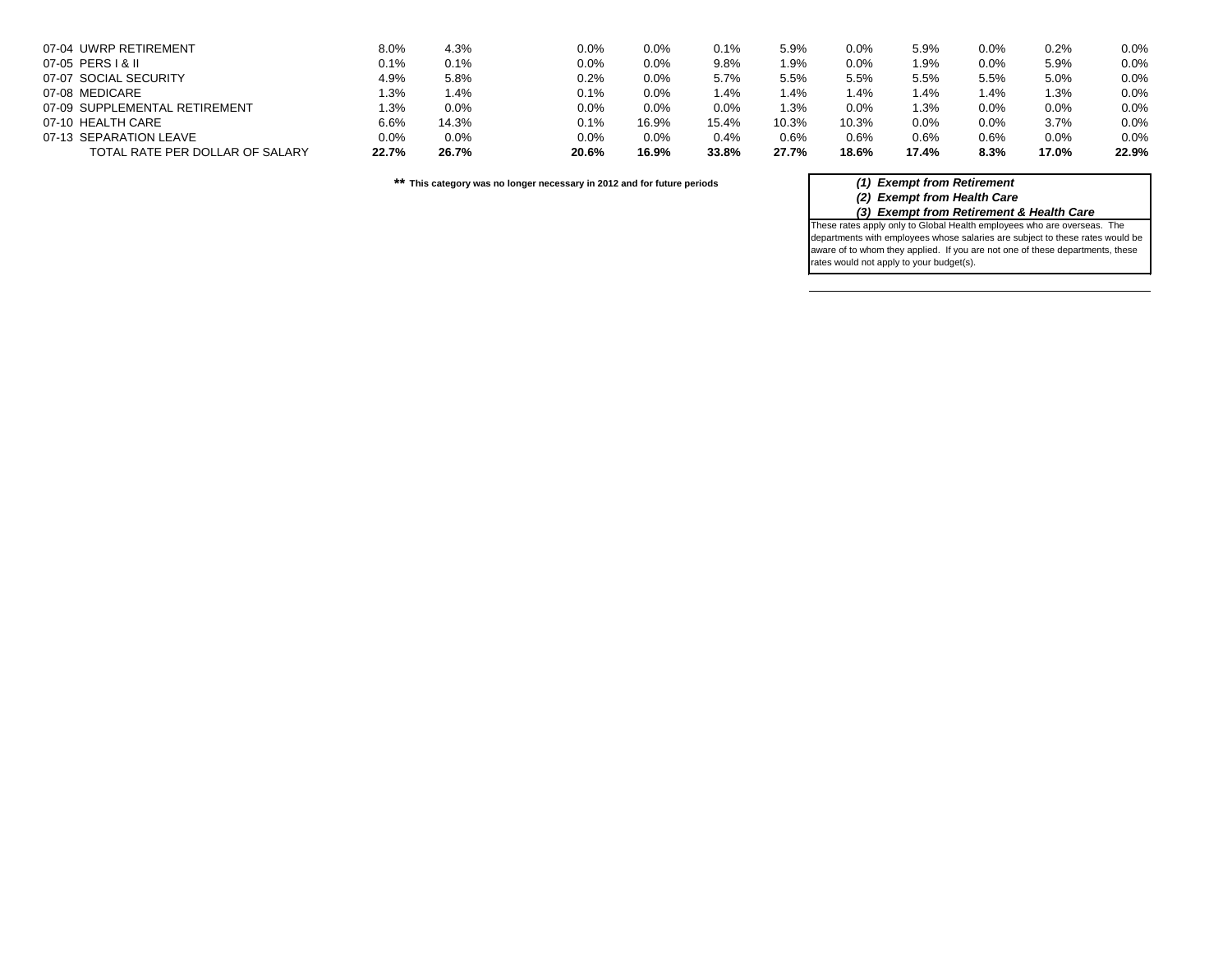| <b>FISCAL 2014</b>                           | <b>Salary Object Codes</b> |                |        |                 |                 |                   |           |                     |         |         |               |                 |
|----------------------------------------------|----------------------------|----------------|--------|-----------------|-----------------|-------------------|-----------|---------------------|---------|---------|---------------|-----------------|
| PAYROLL LOAD RATES AND CONVERSION TABLE      |                            | <b>Medical</b> |        |                 |                 |                   |           | <b>Professional</b> |         |         |               | <b>Pre Doc</b>  |
|                                              |                            | Res. & Sr.     |        | <b>Graduate</b> | <b>Post Doc</b> |                   |           |                     |         |         |               | <b>Trainees</b> |
| FOR THE PERIOD: 7/1/13-6/30/14               | <b>Faculty</b>             | <b>Fellows</b> | $***$  | <b>Students</b> | $ $ Trainees    | <b>Classified</b> |           | (1)                 | (2)     | $(3)$   | <b>Hourly</b> | (Stipends)      |
|                                              | $01 - 10$                  | $01 - 20$      | 01-20E | 01-30/40        | $01 - 50$       | $01 - 60$         | $01 - 70$ | 01-70ER             | 01-70EH | 01-70EB | $01 - 80$     | $01 - 90$       |
| 07-01 UNEMPLOYMENT COMP                      |                            |                |        |                 |                 |                   | $1.1\%$   |                     |         |         |               |                 |
|                                              | $0.0\%$                    | 0.0%           |        | 0.0%            | $0.0\%$         | 0.4%              |           | 1.1%                | 1.1%    | $1.1\%$ | 0.0%          | 0.0%            |
| 07-02 WORKERS' COMP, MED. AID & INDUST. INS. | 0.3%                       | 0.8%           |        | 1.2%            | $0.0\%$         | 0.8%              | 0.7%      | $0.7\%$             | 0.7%    | 0.7%    | 0.5%          | 0.0%            |
| 07-03 GRADUATE STUDENT HEALTH                | 0.0%                       | 0.0%           |        | 15.1%           | $0.0\%$         | 0.0%              | $0.0\%$   | $0.0\%$             | 0.0%    | 0.0%    | 0.1%          | 21.7%           |
| 07-04 UWRP RETIREMENT                        | 7.8%                       | 4.1%           |        | 0.0%            | $0.0\%$         | 0.1%              | 6.1%      | $0.0\%$             | 6.1%    | 0.0%    | 0.1%          | 0.0%            |
| 07-05 PERS   & II                            | 0.1%                       | 0.0%           |        | $0.0\%$         | $0.0\%$         | 8.8%              | $1.6\%$   | $0.0\%$             | 1.6%    | 0.0%    | 5.8%          | 0.0%            |
| 07-07 SOCIAL SECURITY                        | 4.8%                       | 5.9%           |        | 0.2%            | $0.0\%$         | 5.9%              | 5.8%      | 5.8%                | 5.8%    | 5.8%    | 4.7%          | 0.0%            |
| 07-08 MEDICARE                               | 1.5%                       | 1.4%           |        | $0.1\%$         | $0.0\%$         | 1.4%              | 1.4%      | 1.4%                | 1.4%    | 1.4%    | 1.2%          | 0.0%            |
| 07-09 SUPPLEMENTAL RETIREMENT                | 2.6%                       | 0.0%           |        | 0.0%            | $0.0\%$         | 0.0%              | 2.6%      | $0.0\%$             | 2.6%    | $0.0\%$ | $0.0\%$       | 0.0%            |
| 07-10 HEALTH CARE                            | 7.9%                       | 16.5%          |        | $0.0\%$         | 19.1%           | 17.5%             | 11.0%     | 11.0%               | $0.0\%$ | $0.0\%$ | 2.8%          | 0.0%            |
| 07-13 SEPARATION LEAVE                       | 0.0%                       | $0.0\%$        |        | $0.0\%$         | $0.0\%$         | 0.4%              | $0.6\%$   | $0.6\%$             | 0.6%    | 0.6%    | $0.0\%$       | 0.0%            |
| TOTAL RATE PER DOLLAR OF SALARY              | 25.0%                      | 28.7%          |        | 16.6%           | 19.1%           | 35.3%             | 30.9%     | 20.6%               | 19.9%   | 9.6%    | 15.2%         | 21.7%           |

**\*\* This category was no longer necessary in 2012 and for future periods** *(1) Exempt from Retirement*

### *(2) Exempt from Health Care*

#### *(3) Exempt from Retirement & Health Care*

These rates apply only to Global Health employees who are overseas. The departments with employees whose salaries are subject to these rates would be aware of to whom they applied. If you are not one of these departments, these rates would not apply to your budget(s).

#### **FISCAL 2013**

| <b>FISCAL 2013</b>                           | <b>Salary Object Codes</b> |                |        |                     |                 |                   |           |                     |         |         |               |                 |
|----------------------------------------------|----------------------------|----------------|--------|---------------------|-----------------|-------------------|-----------|---------------------|---------|---------|---------------|-----------------|
| PAYROLL LOAD RATES AND CONVERSION TABLE      |                            | <b>Medical</b> |        |                     |                 |                   |           | <b>Professional</b> |         |         |               | <b>Pre Doc</b>  |
|                                              |                            | Res. & Sr.     |        | Graduate   Post Doc |                 |                   |           |                     |         |         |               | <b>Trainees</b> |
| FOR THE PERIOD: 7/1/12-6/30/13               | <b>Faculty</b>             | <b>Fellows</b> | $***$  | <b>Students</b>     | <i>Trainees</i> | <b>Classified</b> |           | (1)                 | (2)     | $(3)$   | <b>Hourly</b> | (Stipends)      |
|                                              | $01 - 10$                  | $01 - 20$      | 01-20E | 01-30/40            | 01-50           | $01 - 60$         | $01 - 70$ | 01-70ER             | 01-70EH | 01-70EB | $01 - 80$     | $01 - 90$       |
| 07-01 UNEMPLOYMENT COMP                      | $0.1\%$                    | 0.0%           |        | 0.0%                | $0.0\%$         | 0.2%              | $0.4\%$   | 0.4%                | $0.4\%$ | 0.4%    | 0.1%          | $0.0\%$         |
| 07-02 WORKERS' COMP, MED. AID & INDUST. INS. | $0.3\%$                    | 0.9%           |        | $1.0\%$             | $0.0\%$         | 0.7%              | $0.6\%$   | 0.6%                | 0.6%    | 0.6%    | 0.8%          | $0.0\%$         |
| 07-03 GRADUATE STUDENT HEALTH                | $0.0\%$                    | 0.0%           |        | 13.0%               | 0.0%            | $0.0\%$           | $0.0\%$   | 0.0%                | 0.0%    | 0.0%    | 0.2%          | 16.3%           |
| 07-04 UWRP RETIREMENT                        | 8.1%                       | 4.4%           |        | $0.0\%$             | $0.0\%$         | 0.1%              | 6.2%      | $0.0\%$             | 6.2%    | 0.0%    | $0.0\%$       | 0.0%            |
| 07-05 PERS   & II                            | 0.1%                       | 0.0%           |        | $0.0\%$             | $0.0\%$         | 8.0%              | 1.4%      | $0.0\%$             | 1.4%    | 0.0%    | 3.7%          | $0.0\%$         |
| 07-07 SOCIAL SECURITY                        | 4.9%                       | 6.2%           |        | 0.2%                | 0.0%            | 6.7%              | 5.8%      | 5.8%                | 5.8%    | 5.8%    | 4.5%          | 0.0%            |
| 07-08 MEDICARE                               | 1.4%                       | 1.4%           |        | 0.0%                | 0.0%            | 1.6%              | 1.4%      | 1.4%                | 1.4%    | 1.4%    | 1.2%          | 0.0%            |
| 07-09 SUPPLEMENTAL RETIREMENT                | 3.4%                       | 0.0%           |        | $0.0\%$             | $0.0\%$         | $0.0\%$           | 3.4%      | $0.0\%$             | 3.4%    | 0.0%    | $0.0\%$       | 0.0%            |
| 07-10 HEALTH CARE                            | 8.6%                       | 20.0%          |        | 0.0%                | 23.4%           | 19.9%             | 14.0%     | 14.0%               | 0.0%    | 0.0%    | 6.0%          | $0.0\%$         |
| 07-13 SEPARATION LEAVE                       | $0.0\%$                    | 0.0%           |        | $0.0\%$             | $0.0\%$         | 0.5%              | $0.8\%$   | 0.8%                | 0.8%    | 0.8%    | $0.0\%$       | 0.0%            |
| TOTAL RATE PER DOLLAR OF SALARY              | 26.9%                      | 32.9%          |        | 14.2%               | 23.4%           | 37.7%             | 34.0%     | 23.0%               | 20.0%   | 9.0%    | 16.5%         | 16.3%           |

**\*\* This category was no longer necessary in 2012 and for future periods** *(1) Exempt from Retirement*

*(2) Exempt from Health Care*

*(3) Exempt from Retirement & Health Care*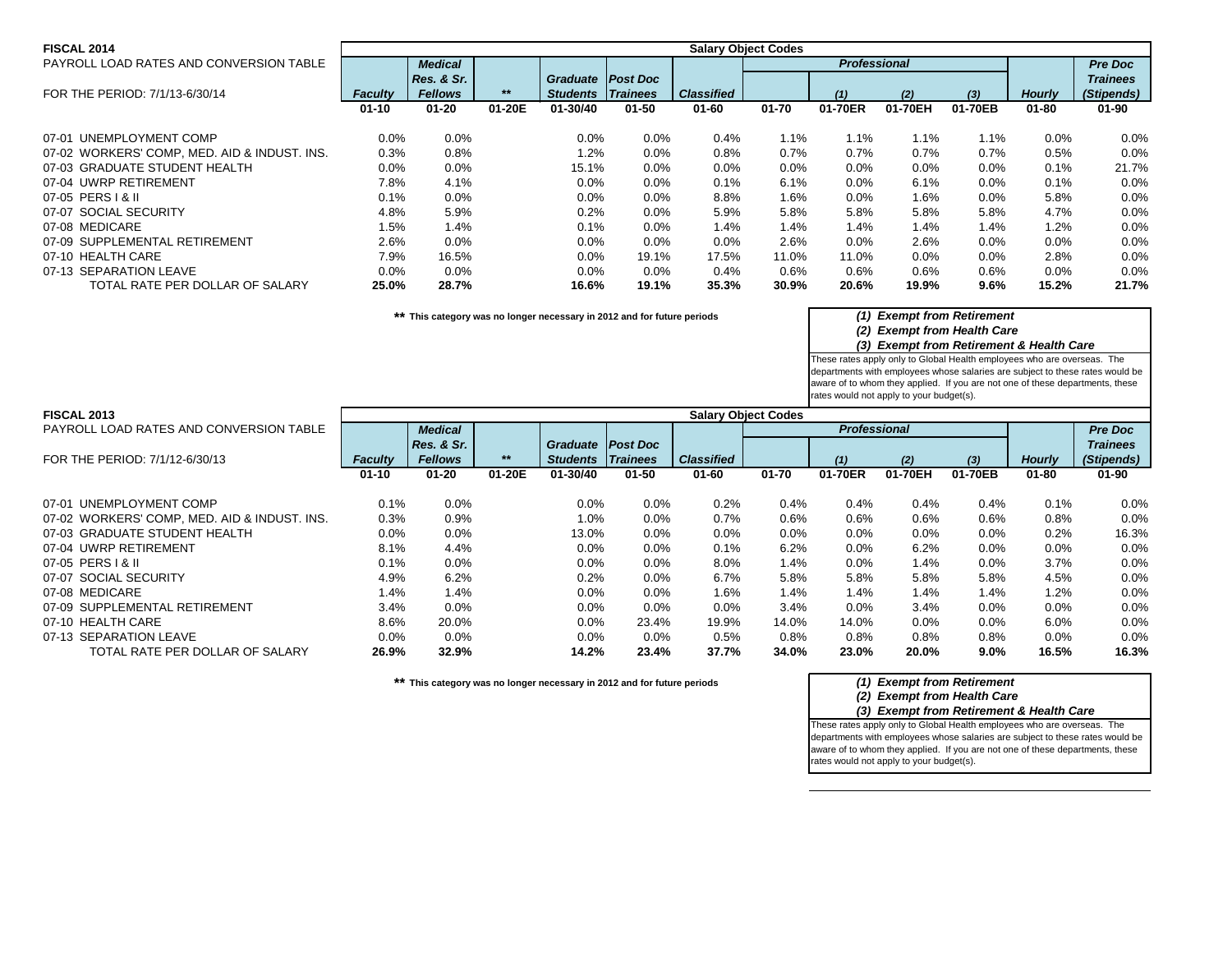| <b>FISCAL 2012</b>                           | <b>Salary Object Codes</b> |                |        |                          |                 |                   |           |                     |         |         |               |                 |
|----------------------------------------------|----------------------------|----------------|--------|--------------------------|-----------------|-------------------|-----------|---------------------|---------|---------|---------------|-----------------|
| PAYROLL LOAD RATES AND CONVERSION TABLE      |                            | <b>Medical</b> |        |                          |                 |                   |           | <b>Professional</b> |         |         |               | <b>Pre Doc</b>  |
|                                              |                            | Res. & Sr.     |        | <b>Graduate</b>          | <b>Post Doc</b> |                   |           |                     |         |         |               | <b>Trainees</b> |
| FOR THE PERIOD: 7/1/11-6/30/12               | <b>Faculty</b>             | <b>Fellows</b> | $***$  | <b>Students Trainees</b> |                 | <b>Classified</b> |           | (1)                 | (2)     | $(3)$   | <b>Hourly</b> | (Stipends)      |
|                                              | $01 - 10$                  | $01 - 20$      | 01-20E | 01-30/40                 | $01 - 50$       | $01 - 60$         | $01 - 70$ | 01-70ER             | 01-70EH | 01-70EB | $01 - 80$     | $01 - 90$       |
| 07-01 UNEMPLOYMENT COMP                      | 0.2%                       | 0.0%           |        | 0.0%                     | $0.0\%$         | 0.6%              | 0.7%      | 0.7%                | 0.7%    | 0.7%    | 0.3%          | 0.0%            |
| 07-02 WORKERS' COMP, MED. AID & INDUST. INS. | $0.4\%$                    | 0.8%           |        | $1.1\%$                  | $0.0\%$         | 0.8%              | $0.6\%$   | $0.6\%$             | 0.6%    | 0.6%    | 0.7%          | 0.0%            |
| 07-03 GRADUATE STUDENT HEALTH                | 0.0%                       | 0.0%           |        | 14.7%                    | $0.0\%$         | 0.1%              | $0.0\%$   | $0.0\%$             | 0.0%    | 0.0%    | 0.2%          | 16.3%           |
| 07-04 UWRP RETIREMENT                        | 8.3%                       | 4.2%           |        | 0.0%                     | $0.0\%$         | 0.1%              | 6.2%      | $0.0\%$             | 6.2%    | 0.0%    | $0.0\%$       | 0.0%            |
| 07-05 PERS   & II                            | $0.0\%$                    | 0.0%           |        | $0.0\%$                  | $0.0\%$         | 5.7%              | 1.3%      | $0.0\%$             | 1.3%    | 0.0%    | 2.6%          | 0.0%            |
| 07-07 SOCIAL SECURITY                        | 5.0%                       | 6.0%           |        | 0.2%                     | 0.1%            | 5.8%              | 5.8%      | 5.8%                | 5.8%    | 5.8%    | 4.4%          | 0.0%            |
| 07-08 MEDICARE                               | 1.4%                       | 1.4%           |        | $0.1\%$                  | $0.0\%$         | 1.3%              | 1.4%      | 1.4%                | 1.4%    | 1.4%    | 1.2%          | 0.0%            |
| 07-09 SUPPLEMENTAL RETIREMENT                | 3.1%                       | $0.0\%$        |        | 0.0%                     | $0.0\%$         | 0.0%              | 2.9%      | $0.0\%$             | 2.9%    | $0.0\%$ | $0.0\%$       | 0.0%            |
| 07-10 HEALTH CARE                            | 8.8%                       | 20.0%          |        | $0.0\%$                  | 19.7%           | 18.5%             | 14.0%     | 14.0%               | $0.0\%$ | $0.0\%$ | 5.5%          | 0.0%            |
| 07-13 SEPARATION LEAVE                       | $0.0\%$                    | $0.0\%$        |        | $0.0\%$                  | $0.0\%$         | 0.5%              | $0.7\%$   | $0.7\%$             | 0.7%    | 0.7%    | $0.0\%$       | 0.0%            |
| TOTAL RATE PER DOLLAR OF SALARY              | 27.2%                      | 32.4%          |        | 16.1%                    | 19.8%           | 33.4%             | 33.6%     | 23.2%               | 19.6%   | 9.2%    | 14.9%         | 16.3%           |

**\*\* This category was no longer necessary in 2012 and for future periods** *(1) Exempt from Retirement*

*(2) Exempt from Health Care*

*(3) Exempt from Retirement & Health Care*

These rates apply only to Global Health employees who are overseas. The departments with employees whose salaries are subject to these rates would be aware of to whom they applied. If you are not one of these departments, these rates would not apply to your budget(s).

| <b>FISCAL 2011</b> |  |
|--------------------|--|
|                    |  |

| PAYROLL LOAD RATES AND CONVERSION TABLE      |                | <b>Auxiliary</b> |                  |                 |                 |                   |           | <b>Professional</b> |                                                                 |         |               | <b>Pre Doc</b>  |
|----------------------------------------------|----------------|------------------|------------------|-----------------|-----------------|-------------------|-----------|---------------------|-----------------------------------------------------------------|---------|---------------|-----------------|
|                                              |                | Non-             | <b>Medical</b>   | Graduate II     | <b>Post Doc</b> |                   |           |                     |                                                                 |         |               | <b>Trainees</b> |
| FOR THE PERIOD: 7/1/10-6/30/11               | <b>Faculty</b> | <b>Teaching</b>  | <b>Residents</b> | <b>Students</b> | <b>Trainees</b> | <b>Classified</b> |           | (1)                 | (2)                                                             | $(3)$   | <b>Hourly</b> | (Stipends)      |
|                                              | $01 - 10$      | $01 - 20$        | 01-20E           | $01 - 30/40$    | $01 - 50$       | $01 - 60$         | $01 - 70$ | 01-70ER             | 01-70EH                                                         | 01-70EB | $01 - 80$     | $01 - 90$       |
| 07-01 UNEMPLOYMENT COMP                      | 0.0%           | 0.0%             | $0.0\%$          | $0.0\%$         | $0.0\%$         | 0.2%              | 0.3%      | 0.3%                | 0.3%                                                            | 0.3%    | $0.1\%$       | 0.0%            |
| 07-02 WORKERS' COMP, MED. AID & INDUST. INS. | 0.3%           | 0.5%             | 0.5%             | 0.8%            | $0.0\%$         | 0.7%              | 0.4%      | $0.4\%$             | 0.4%                                                            | 0.4%    | 0.5%          | 0.0%            |
| 07-03 GRADUATE STUDENT HEALTH                | $0.0\%$        | $0.0\%$          | $0.0\%$          | 13.7%           | $0.0\%$         | $0.0\%$           | $0.0\%$   | $0.0\%$             | $0.0\%$                                                         | $0.0\%$ | $0.1\%$       | 13.0%           |
| 07-04 UWRP RETIREMENT                        | 7.5%           | 2.8%             | 2.8%             | $0.0\%$         | $0.0\%$         | 0.1%              | 5.7%      | $0.0\%$             | 5.7%                                                            | $0.0\%$ | $0.1\%$       | 0.0%            |
| 07-05 PERS   & II                            | 0.0%           | 0.0%             | $0.0\%$          | $0.0\%$         | $0.0\%$         | 5.9%              | $1.0\%$   | $0.0\%$             | $1.0\%$                                                         | $0.0\%$ | $3.0\%$       | 0.0%            |
| 07-07 SOCIAL SECURITY                        | 4.7%           | 4.9%             | 4.9%             | 0.1%            | $0.0\%$         | 6.7%              | 5.4%      | 5.4%                | 5.4%                                                            | 5.4%    | 5.3%          | 0.0%            |
| 07-08 MEDICARE                               | 1.4%           | $1.2\%$          | $1.2\%$          | $0.0\%$         | $0.0\%$         | $1.6\%$           | 1.4%      | 1.4%                | 1.4%                                                            | 1.4%    | 1.4%          | 0.0%            |
| 07-09 SUPPLEMENTAL RETIREMENT                | 4.2%           | $0.0\%$          | $0.0\%$          | $0.0\%$         | $0.0\%$         | $0.0\%$           | 4.2%      | $0.0\%$             | 4.2%                                                            | 0.0%    | $0.0\%$       | 0.0%            |
| 07-10 HEALTH CARE                            | 7.7%           | 15.0%            | 15.0%            | $0.1\%$         | 14.7%           | 21.4%             | 12.2%     | 12.2%               | $0.0\%$                                                         | 0.0%    | 3.4%          | 0.0%            |
| TOTAL RATE PER DOLLAR OF SALARY              | 25.8%          | 24.4%            | 24.4%            | 14.7%           | 14.7%           | 36.6%             | 30.6%     | 19.7%               | 18.4%                                                           | 7.5%    | 13.9%         | 13.0%           |
|                                              |                |                  |                  |                 |                 |                   |           | (1)<br>(2)          | <b>Exempt from Retirement</b><br><b>Exempt from Health Care</b> |         |               |                 |

**Salary Object Codes**

*(3) Exempt from Retirement & Health Care*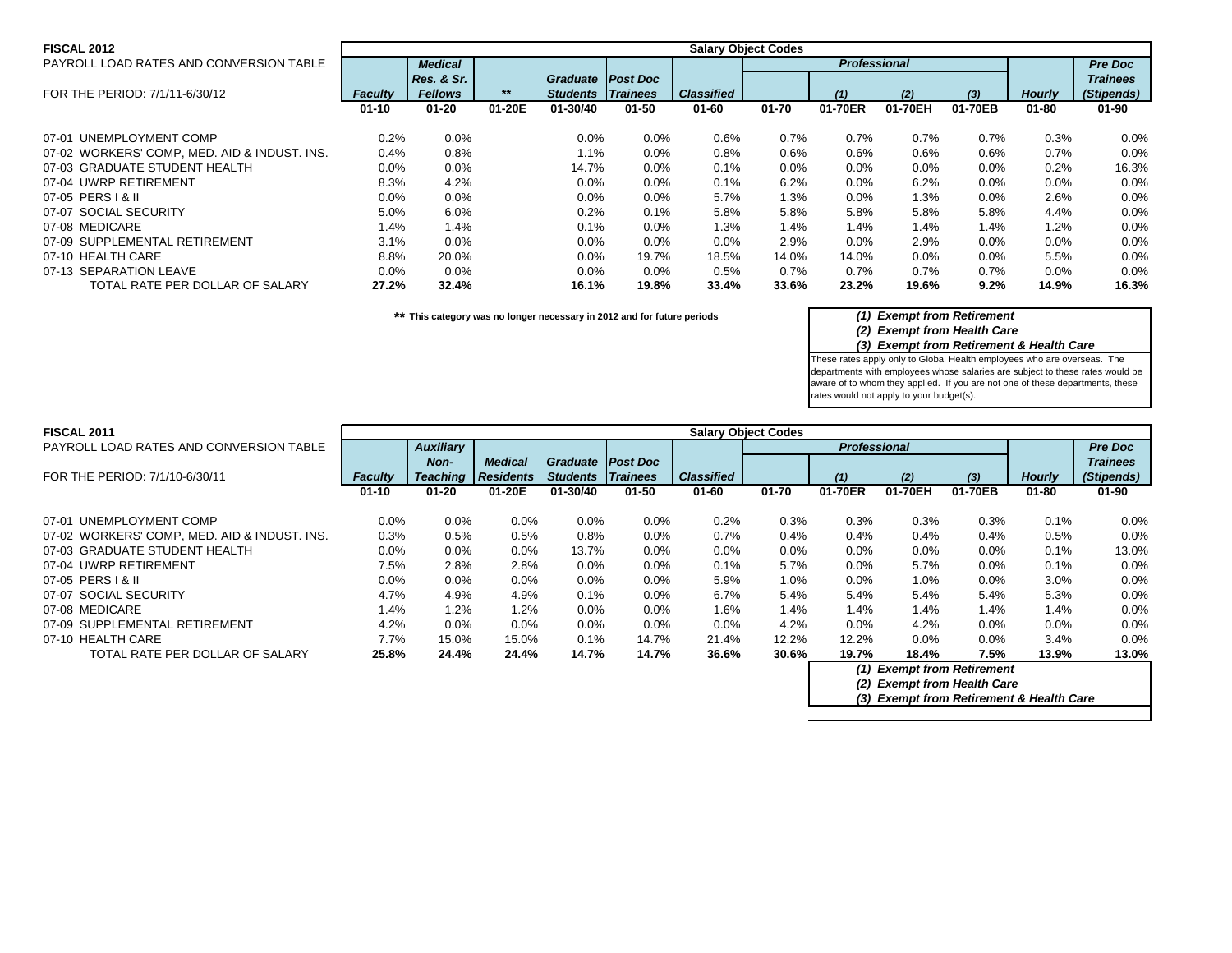| <b>FISCAL 2010</b>                           | <b>Salary Object Codes</b> |                  |                  |                     |                 |                   |           |                     |         |                               |               |                 |
|----------------------------------------------|----------------------------|------------------|------------------|---------------------|-----------------|-------------------|-----------|---------------------|---------|-------------------------------|---------------|-----------------|
| PAYROLL LOAD RATES AND CONVERSION TABLE      |                            | <b>Auxiliary</b> |                  |                     |                 |                   |           | <b>Professional</b> |         |                               |               | <b>Pre Doc</b>  |
|                                              |                            | Non-             | <b>Medical</b>   | Graduate   Post Doc |                 |                   |           |                     |         |                               |               | <b>Trainees</b> |
| FOR THE PERIOD: 7/1/09-6/30/10               | <b>Faculty</b>             | <b>Teaching</b>  | <b>Residents</b> | <b>Students</b>     | <b>Trainees</b> | <b>Classified</b> |           | (1)                 | (2)     | $(3)$                         | <b>Hourly</b> | (Stipends)      |
|                                              | $01 - 10$                  | $01 - 20$        | 01-20E           | 01-30/40            | $01 - 50$       | $01 - 60$         | $01 - 70$ | 01-70ER             | 01-70EH | 01-70EB                       | $01 - 80$     | $01 - 90$       |
| 07-01 UNEMPLOYMENT COMP                      | $0.0\%$                    | $0.0\%$          | $0.0\%$          | $0.0\%$             | $0.0\%$         | 0.2%              | 0.2%      | 0.2%                | 0.2%    | 0.2%                          | $0.0\%$       | 0.0%            |
| 07-02 WORKERS' COMP, MED. AID & INDUST. INS. | 0.2%                       | 0.5%             | 0.5%             | 0.6%                | 0.0%            | 0.5%              | 0.3%      | 0.3%                | 0.3%    | 0.3%                          | 0.4%          | 0.0%            |
| 07-03 GRADUATE STUDENT HEALTH                | 0.0%                       | 0.0%             | 0.0%             | 12.1%               | 0.0%            | 0.0%              | $0.0\%$   | $0.0\%$             | 0.0%    | $0.0\%$                       | 0.1%          | 10.2%           |
| 07-04 UWRP RETIREMENT                        | 7.5%                       | 1.2%             | $0.0\%$          | $0.0\%$             | 0.0%            | 0.1%              | 5.7%      | $0.0\%$             | 5.7%    | $0.0\%$                       | 0.1%          | 0.0%            |
| 07-05 PERS   & II                            | 0.1%                       | 0.0%             | $0.0\%$          | $0.0\%$             | $0.0\%$         | 8.4%              | $1.6\%$   | $0.0\%$             | 1.6%    | $0.0\%$                       | 4.2%          | 0.0%            |
| 07-07 SOCIAL SECURITY                        | 4.7%                       | 5.3%             | 5.3%             | $0.1\%$             | 0.0%            | 6.2%              | 5.5%      | 5.5%                | 5.5%    | 5.5%                          | 4.7%          | 0.0%            |
| 07-08 MEDICARE                               | 1.4%                       | $1.3\%$          | 1.3%             | $0.0\%$             | 0.0%            | 1.5%              | 1.4%      | 1.4%                | 1.4%    | 1.4%                          | 1.2%          | 0.0%            |
| 07-09 SUPPLEMENTAL RETIREMENT                | 1.2%                       | 0.0%             | $0.0\%$          | $0.0\%$             | 0.0%            | 0.0%              | 1.2%      | 0.0%                | 1.2%    | $0.0\%$                       | 0.0%          | 0.0%            |
| 07-10 HEALTH CARE                            | 8.5%                       | 17.4%            | 17.4%            | $0.1\%$             | 19.4%           | 21.4%             | 13.4%     | 13.4%               | $0.0\%$ | $0.0\%$                       | 2.3%          | 0.1%            |
| TOTAL RATE PER DOLLAR OF SALARY              | 23.6%                      | 25.7%            | 24.5%            | 12.9%               | 19.4%           | 38.3%             | 29.3%     | 20.8%               | 15.9%   | 7.4%                          | 13.0%         | 10.3%           |
|                                              |                            |                  |                  |                     |                 |                   |           | (1)                 |         | <b>Exempt from Retirement</b> |               |                 |

*(2) Exempt from Health Care*

*(3) Exempt from Retirement & Health Care*

| <b>FISCAL 2009</b>                           | <b>Salary Object Codes</b> |                  |                  |                 |                 |                   |           |                             |         |                                                         |               |                 |  |  |
|----------------------------------------------|----------------------------|------------------|------------------|-----------------|-----------------|-------------------|-----------|-----------------------------|---------|---------------------------------------------------------|---------------|-----------------|--|--|
| PAYROLL LOAD RATES AND CONVERSION TABLE      |                            | <b>Auxiliary</b> |                  |                 |                 |                   |           | <b>Professional</b>         |         |                                                         |               | <b>Pre Doc</b>  |  |  |
|                                              |                            | <b>Non-</b>      | <b>Medical</b>   | <b>Graduate</b> | <b>Post Doc</b> |                   |           |                             |         |                                                         |               | <b>Trainees</b> |  |  |
| FOR THE PERIOD: 7/1/08-6/30/09               | Faculty                    | <b>Teaching</b>  | <b>Residents</b> | <b>Students</b> | <i>Trainees</i> | <b>Classified</b> |           | (1)                         | (2)     | (3)                                                     | <b>Hourly</b> | (Stipends)      |  |  |
|                                              | $01 - 10$                  | $01 - 20$        | 01-20E           | 01-30/40        | $01 - 50$       | $01 - 60$         | $01 - 70$ | 01-70ER                     | 01-70EH | 01-70EB                                                 | $01 - 80$     | $01 - 90$       |  |  |
|                                              |                            |                  |                  |                 |                 |                   |           |                             |         |                                                         |               |                 |  |  |
| 07-01 UNEMPLOYMENT COMP                      | 0.0%                       | 0.0%             | 0.0%             | $0.0\%$         | $0.0\%$         | 0.2%              | 0.2%      | 0.2%                        | 0.2%    | 0.2%                                                    | 0.0%          | 0.0%            |  |  |
| 07-02 WORKERS' COMP, MED. AID & INDUST. INS. | 0.2%                       | 0.6%             | 0.6%             | 0.7%            | $0.0\%$         | 0.6%              | $0.4\%$   | $0.4\%$                     | 0.4%    | 0.4%                                                    | 0.4%          | 0.0%            |  |  |
| 07-03 GRADUATE STUDENT HEALTH                | 0.0%                       | 0.0%             | 0.0%             | 12.4%           | $0.0\%$         | $0.0\%$           | $0.0\%$   | $0.0\%$                     | $0.0\%$ | 0.0%                                                    | 0.1%          | 11.2%           |  |  |
| 07-04 UWRP RETIREMENT                        | 7.5%                       | 1.2%             | 0.0%             | $0.0\%$         | $0.0\%$         | 0.1%              | 5.6%      | 0.0%                        | 5.6%    | 0.0%                                                    | 0.6%          | 0.0%            |  |  |
| 07-05 PERS   & II                            | 0.1%                       | 0.0%             | 0.0%             | 0.0%            | $0.0\%$         | 5.9%              | 1.2%      | $0.0\%$                     | 1.2%    | 0.0%                                                    | 2.7%          | 0.0%            |  |  |
| 07-07 SOCIAL SECURITY                        | 4.8%                       | 5.9%             | 5.9%             | $0.1\%$         | $0.0\%$         | 5.9%              | 5.6%      | 5.6%                        | 5.6%    | 5.6%                                                    | 4.6%          | 0.0%            |  |  |
| 07-08 MEDICARE                               | 1.4%                       | 1.4%             | 1.4%             | $0.0\%$         | $0.0\%$         | 1.4%              | 1.4%      | $1.4\%$                     | 1.4%    | 1.4%                                                    | 1.3%          | 0.0%            |  |  |
| 07-09 SUPPLEMENTAL RETIREMENT                | 1.3%                       | 0.0%             | 0.0%             | $0.0\%$         | $0.0\%$         | $0.0\%$           | 1.3%      | $0.0\%$                     | 1.3%    | 0.0%                                                    | 0.0%          | 0.0%            |  |  |
| 07-10 HEALTH CARE                            | 7.0%                       | 14.8%            | 14.8%            | 0.1%            | 15.5%           | 15.5%             | 10.5%     | 10.5%                       | $0.0\%$ | 0.0%                                                    | 2.3%          | 0.0%            |  |  |
| TOTAL RATE PER DOLLAR OF SALARY              | 22.3%                      | 23.9%            | 22.7%            | 13.3%           | 15.5%           | 29.6%             | 26.2%     | 18.1%                       | 15.7%   | 7.6%                                                    | 12.0%         | 11.2%           |  |  |
|                                              |                            |                  |                  |                 |                 |                   |           | (1)                         |         | <b>Exempt from Retirement</b>                           |               |                 |  |  |
|                                              |                            |                  |                  |                 |                 |                   |           | (2) Exempt from Health Care |         |                                                         |               |                 |  |  |
|                                              |                            |                  |                  |                 |                 |                   |           |                             |         | (9) $F_{\text{reduced}}$ from Bottness of 0 Health Bars |               |                 |  |  |

*(3) Exempt from Retirement & Health Care*

| <b>FISCAL 2008</b>                           |                |                  |                  |                 |                 |                   | <b>Salary Object Codes</b> |                     |         |                               |               |                 |
|----------------------------------------------|----------------|------------------|------------------|-----------------|-----------------|-------------------|----------------------------|---------------------|---------|-------------------------------|---------------|-----------------|
| PAYROLL LOAD RATES AND CONVERSION TABLE      |                | <b>Auxiliary</b> |                  |                 |                 |                   |                            | <b>Professional</b> |         |                               |               | <b>Pre Doc</b>  |
|                                              |                | <b>Non-</b>      | <b>Medical</b>   | <b>Graduate</b> | Post Doc        |                   |                            |                     |         |                               |               | <b>Trainees</b> |
| FOR THE PERIOD: 7/1/07-6/30/08               | <b>Faculty</b> | <b>Teaching</b>  | <b>Residents</b> | <b>Students</b> | <i>Trainees</i> | <b>Classified</b> |                            | (1)                 | (2)     | $(3)$                         | <b>Hourly</b> | (Stipends)      |
|                                              | $01 - 10$      | $01 - 20$        | 01-20E           | 01-30/40        | $01 - 50$       | $01 - 60$         | $01 - 70$                  | 01-70ER             | 01-70EH | 01-70EB                       | $01 - 80$     | $01 - 90$       |
|                                              |                |                  |                  |                 |                 |                   |                            |                     |         |                               |               |                 |
| 07-01 UNEMPLOYMENT COMP                      | $0.0\%$        | $0.0\%$          | $0.0\%$          | $0.0\%$         | $0.0\%$         | 0.3%              | 0.2%                       | 0.2%                | 0.2%    | 0.2%                          | 0.1%          | 0.0%            |
| 07-02 WORKERS' COMP, MED. AID & INDUST. INS. | 0.3%           | 0.6%             | $0.6\%$          | $0.7\%$         | $0.0\%$         | 0.6%              | 0.4%                       | $0.4\%$             | $0.4\%$ | $0.4\%$                       | 0.5%          | 0.0%            |
| 07-03 GRADUATE STUDENT HEALTH                | $0.0\%$        | $0.0\%$          | $0.0\%$          | 10.0%           | $0.0\%$         | $0.0\%$           | $0.0\%$                    | $0.0\%$             | 0.0%    | $0.0\%$                       | $0.0\%$       | 9.3%            |
| 07-04 UWRP RETIREMENT                        | 7.7%           | 1.4%             | $0.0\%$          | $0.0\%$         | 0.0%            | 0.1%              | 5.6%                       | $0.0\%$             | 5.6%    | $0.0\%$                       | $0.0\%$       | 0.0%            |
| 07-05 PERS   & II                            | $0.0\%$        | 0.0%             | $0.0\%$          | 0.0%            | $0.0\%$         | 4.5%              | 0.9%                       | $0.0\%$             | 0.9%    | 0.0%                          | 2.1%          | 0.0%            |
| 07-07 SOCIAL SECURITY                        | 4.9%           | 5.9%             | 5.9%             | 0.1%            | $0.0\%$         | 5.9%              | 5.6%                       | 5.6%                | 5.6%    | 5.6%                          | 4.7%          | 0.0%            |
| 07-08 MEDICARE                               | 1.4%           | 1.4%             | 1.4%             | 0.0%            | $0.0\%$         | 1.4%              | 1.4%                       | 1.4%                | 1.4%    | 1.4%                          | 1.2%          | 0.0%            |
| 07-09 SUPPLEMENTAL RETIREMENT                | 0.4%           | $0.0\%$          | $0.0\%$          | $0.0\%$         | $0.0\%$         | $0.0\%$           | 0.4%                       | $0.0\%$             | $0.4\%$ | $0.0\%$                       | $0.0\%$       | 0.0%            |
| 07-10 HEALTH CARE                            | 9.3%           | 19.6%            | 19.6%            | $0.1\%$         | 20.3%           | 18.8%             | 14.2%                      | 14.2%               | $0.0\%$ | $0.0\%$                       | 2.7%          | 0.0%            |
| TOTAL RATE PER DOLLAR OF SALARY              | 24.0%          | 28.9%            | 27.5%            | 10.9%           | 20.3%           | 31.6%             | 28.7%                      | 21.8%               | 14.5%   | 7.6%                          | 11.3%         | 9.3%            |
|                                              |                |                  |                  |                 |                 |                   |                            | (1)                 |         | <b>Exempt from Retirement</b> |               |                 |

*(2) Exempt from Health Care*

*(3) Exempt from Retirement & Health Care*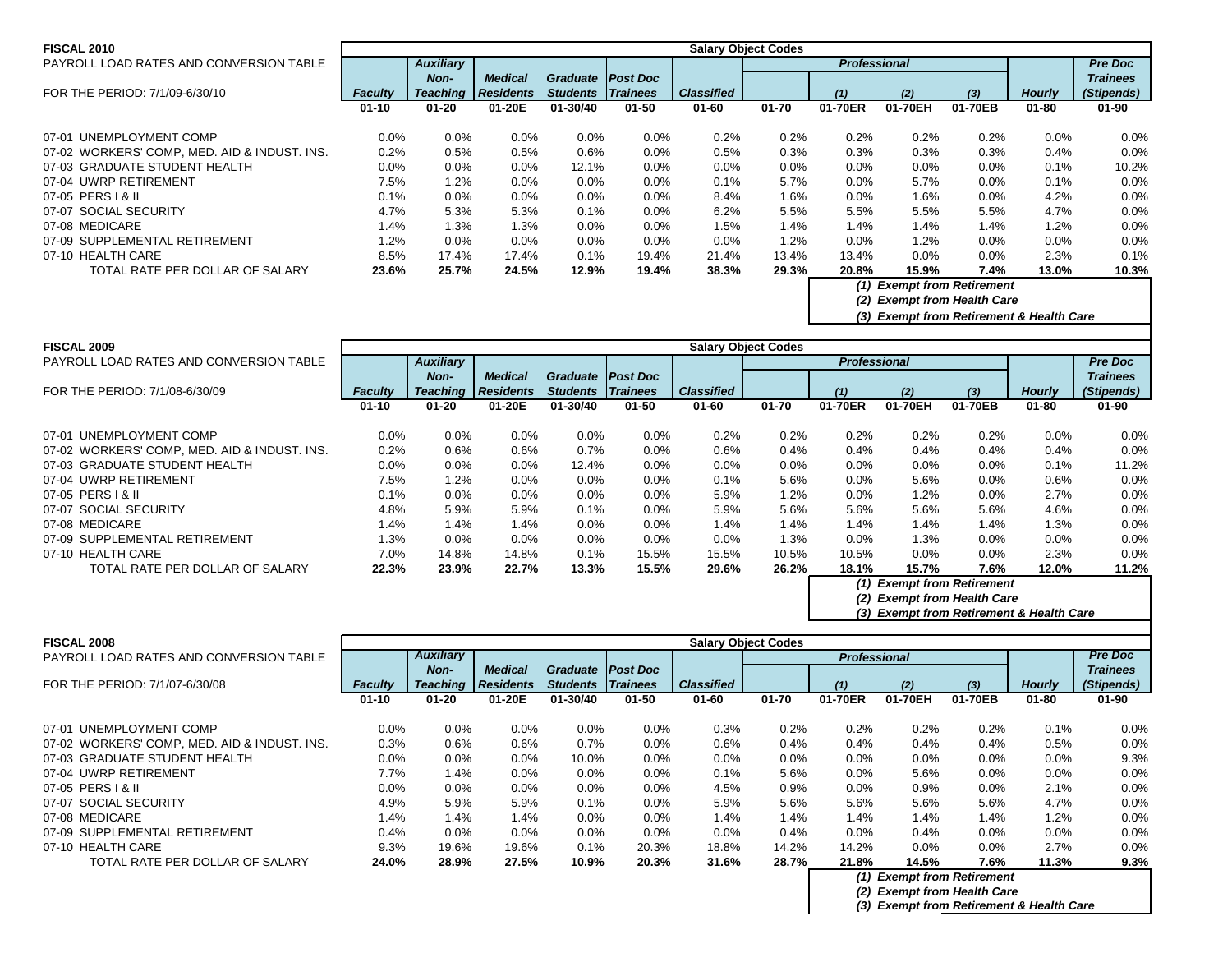| <b>FISCAL 2007</b>                           | <b>Salary Object Codes</b> |                  |                  |                 |                 |                   |                 |               |                 |  |  |
|----------------------------------------------|----------------------------|------------------|------------------|-----------------|-----------------|-------------------|-----------------|---------------|-----------------|--|--|
| PAYROLL LOAD RATES AND CONVERSION TABLE      |                            | <b>Auxiliary</b> |                  |                 |                 |                   |                 |               | <b>Pre Doc</b>  |  |  |
|                                              |                            | Non-             | <b>Medical</b>   | <b>Graduate</b> | <b>Post Doc</b> |                   | <b>Profess-</b> |               | <b>Trainees</b> |  |  |
| FOR THE PERIOD: 7/1/06-6/30/07               | <b>Faculty</b>             | Teaching         | <b>Residents</b> | <b>Students</b> | <b>Trainees</b> | <b>Classified</b> | ional           | <b>Hourly</b> | (Stipends)      |  |  |
|                                              | $01 - 10$                  | $01 - 20$        | 01-20E           | $01 - 30/40$    | $01 - 50$       | $01 - 60$         | $01 - 70$       | $01 - 80$     | $01 - 90$       |  |  |
|                                              |                            |                  |                  |                 |                 |                   |                 |               |                 |  |  |
| UNEMPLOYMENT COMP<br>07-01                   | $0.0\%$                    | $0.0\%$          | 0.0%             | $0.0\%$         | $0.0\%$         | 0.3%              | 0.2%            | 0.1%          | 0.0%            |  |  |
| 07-02 WORKERS' COMP, MED. AID & INDUST. INS. | 0.3%                       | 0.6%             | 0.6%             | 0.8%            | $0.0\%$         | 0.6%              | 0.4%            | 0.5%          | 0.0%            |  |  |
| 07-03 GRADUATE STUDENT HEALTH                | $0.0\%$                    | 0.0%             | $0.0\%$          | 12.4%           | $0.0\%$         | $0.0\%$           | 0.0%            | 0.2%          | 11.1%           |  |  |
| 07-04 UWRP RETIREMENT                        | 8.0%                       | 4.0%             | $0.0\%$          | $0.0\%$         | $0.0\%$         | 0.1%              | 6.0%            | 0.0%          | 0.0%            |  |  |
| 07-05 PERS   & II                            | $0.0\%$                    | $0.0\%$          | 0.0%             | 0.0%            | $0.0\%$         | 4.1%              | 0.8%            | 2.0%          | 0.0%            |  |  |
| 07-07 SOCIAL SECURITY                        | 4.9%                       | 5.9%             | 5.9%             | 0.1%            | $0.0\%$         | 5.9%              | 5.6%            | 4.6%          | 0.0%            |  |  |
| 07-08 MEDICARE                               | l.4%                       | 1.4%             | 1.4%             | 0.0%            | $0.0\%$         | 1.4%              | 1.4%            | 1.2%          | 0.0%            |  |  |

| <b>FISCAL 2006</b>                           |                |                  |                  |                 | <b>Salary Object Codes</b> |                   |                 |               |                 |
|----------------------------------------------|----------------|------------------|------------------|-----------------|----------------------------|-------------------|-----------------|---------------|-----------------|
| PAYROLL LOAD RATES AND CONVERSION TABLE      |                | <b>Auxiliary</b> |                  |                 |                            |                   |                 |               | <b>Pre Doc</b>  |
|                                              |                | Non-             | <b>Medical</b>   | <b>Graduate</b> | <b>Post Doc</b>            |                   | <b>Profess-</b> |               | <b>Trainees</b> |
| FOR THE PERIOD: 7/1/05-6/30/06               | <b>Faculty</b> | <b>Teaching</b>  | <b>Residents</b> | <b>Students</b> | <b>Trainees</b>            | <b>Classified</b> | ional           | <b>Hourly</b> | (Stipends)      |
|                                              | $01 - 10$      | $01 - 20$        | 01-20E           | 01-30/40        | $01 - 50$                  | $01 - 60$         | $01 - 70$       | $01 - 80$     | $01 - 90$       |
|                                              |                |                  |                  |                 |                            |                   |                 |               |                 |
| 07-01 UNEMPLOYMENT COMP                      | $0.0\%$        | $0.0\%$          | $0.0\%$          | $0.0\%$         | $0.0\%$                    | 0.3%              | 0.2%            | 0.1%          | $0.0\%$         |
| 07-02 WORKERS' COMP, MED. AID & INDUST. INS. | 0.3%           | 0.6%             | 0.6%             | 0.8%            | $0.0\%$                    | 0.7%              | 0.5%            | 0.6%          | $0.0\%$         |
| 07-03 GRADUATE STUDENT HEALTH                | $0.0\%$        | $0.0\%$          | $0.0\%$          | 12.6%           | $0.0\%$                    | $0.0\%$           | 0.0%            | 0.2%          | 11.0%           |
| 07-04 UWRP RETIREMENT                        | 7.7%           | 3.5%             | $0.0\%$          | $0.0\%$         | $0.0\%$                    | $0.0\%$           | 5.6%            | 0.0%          | $0.0\%$         |
| 07-05 PERS   & II                            | $0.0\%$        | $0.0\%$          | $0.0\%$          | $0.0\%$         | $0.0\%$                    | 2.4%              | 0.4%            | 1.1%          | $0.0\%$         |
| 07-07 SOCIAL SECURITY                        | 5.1%           | 5.4%             | 5.4%             | $0.0\%$         | $0.0\%$                    | 6.1%              | 5.8%            | 4.8%          | $0.0\%$         |
| 07-08 MEDICARE                               | 1.4%           | 1.2%             | 1.2%             | $0.0\%$         | $0.0\%$                    | 1.4%              | 1.4%            | 1.3%          | $0.0\%$         |
| 07-10 HEALTH CARE                            | 8.6%           | 16.3%            | 16.4%            | $0.0\%$         | 18.1%                      | 19.9%             | 13.2%           | 3.0%          | $0.0\%$         |
| TOTAL RATE PER DOLLAR OF SALARY              | 23.2%          | 27.0%            | 23.6%            | 13.4%           | 18.1%                      | <b>30.8%</b>      | 27.1%           | 11.1%         | 11.0%           |

07-10 HEALTH CARE 9.2% 19.2% 19.2% 0.1% 19.9% 18.5% 13.9% 2.5% 0.0%

TOTAL RATE PER DOLLAR OF SALARY **23.8% 31.1% 27.1% 13.4% 19.9% 30.9% 28.3% 11.1% 11.1%**

| <b>FISCAL 2005</b>                           | <b>Salary Object Codes</b> |                  |                  |                 |                 |                   |                 |               |                 |  |  |
|----------------------------------------------|----------------------------|------------------|------------------|-----------------|-----------------|-------------------|-----------------|---------------|-----------------|--|--|
| PAYROLL LOAD RATES AND CONVERSION TABLE      |                            | <b>Auxiliary</b> |                  |                 |                 |                   |                 |               | <b>Pre Doc</b>  |  |  |
|                                              |                            | Non-             | <b>Medical</b>   | <b>Graduate</b> | <b>Post Doc</b> |                   | <b>Profess-</b> |               | <b>Trainees</b> |  |  |
| FOR THE PERIOD: 7/1/04-6/30/05               | Faculty                    | <b>Teaching</b>  | <b>Residents</b> | <b>Students</b> | <b>Trainees</b> | <b>Classified</b> | ional           | <b>Hourly</b> | (Stipends)      |  |  |
|                                              | $01 - 10$                  | $01 - 20$        | 01-20E           | 01-30/40        | $01 - 50$       | $01 - 60$         | $01 - 70$       | $01 - 80$     | $01 - 90$       |  |  |
|                                              |                            |                  |                  |                 |                 |                   |                 |               |                 |  |  |
| 07-01 UNEMPLOYMENT COMP                      | 0.1%                       | 0.0%             | 0.0%             | $0.0\%$         | 0.0%            | 0.5%              | 0.4%            | 0.2%          | $0.0\%$         |  |  |
| 07-02 WORKERS' COMP, MED. AID & INDUST. INS. | 0.3%                       | 0.6%             | 0.7%             | 0.9%            | 0.0%            | 0.7%              | 0.5%            | 0.6%          | $0.0\%$         |  |  |
| 07-03 GRADUATE STUDENT HEALTH                | $0.0\%$                    | 0.0%             | $0.0\%$          | 10.8%           | 0.0%            | $0.0\%$           | 0.0%            | 0.1%          | 8.6%            |  |  |
| 07-04 UWRP RETIREMENT                        | 7.7%                       | 3.5%             | $0.0\%$          | $0.0\%$         | $0.0\%$         | $0.0\%$           | 5.5%            | 0.0%          | $0.0\%$         |  |  |
| 07-05 PERS   & II                            | $0.0\%$                    | 0.0%             | 0.0%             | $0.0\%$         | 0.0%            | 1.5%              | 0.3%            | 0.6%          | $0.0\%$         |  |  |
| 07-07 SOCIAL SECURITY                        | 5.1%                       | 5.3%             | 5.5%             | $0.0\%$         | $0.0\%$         | 6.0%              | 5.7%            | 4.7%          | $0.0\%$         |  |  |
| 07-08 MEDICARE                               | 1.4%                       | 1.2%             | 1.3%             | $0.0\%$         | 0.0%            | 1.4%              | 1.4%            | 1.2%          | $0.0\%$         |  |  |
| 07-10 HEALTH CARE                            | $8.0\%$                    | 14.8%            | 15.2%            | $0.0\%$         | 16.6%           | 18.3%             | 11.9%           | 2.8%          | $0.0\%$         |  |  |
| TOTAL RATE PER DOLLAR OF SALARY              | 22.6%                      | 25.5%            | 22.6%            | 11.7%           | 16.6%           | 28.3%             | 25.5%           | 10.2%         | 8.6%            |  |  |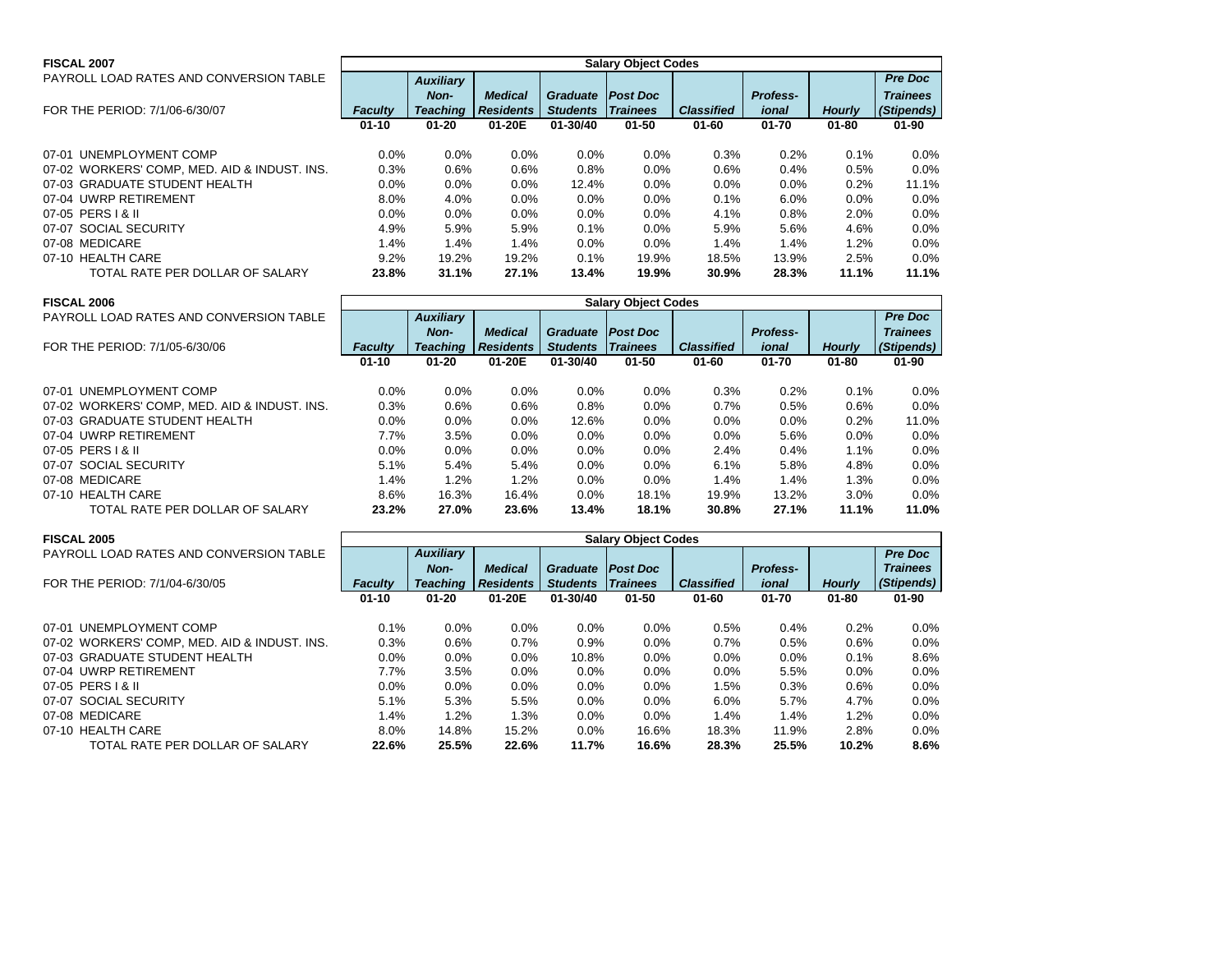| <b>FISCAL 2004</b>                           | <b>Salary Object Codes</b> |                  |                  |                 |                 |                   |                 |               |                 |  |  |
|----------------------------------------------|----------------------------|------------------|------------------|-----------------|-----------------|-------------------|-----------------|---------------|-----------------|--|--|
| PAYROLL LOAD RATES AND CONVERSION TABLE      |                            | <b>Auxiliary</b> |                  |                 |                 |                   |                 |               | <b>Pre Doc</b>  |  |  |
|                                              |                            | Non-             | <b>Medical</b>   | <b>Graduate</b> | <b>Post Doc</b> |                   | <b>Profess-</b> |               | <b>Trainees</b> |  |  |
| FOR THE PERIOD: 7/1/03-6/30/04               | <b>Faculty</b>             | <b>Teaching</b>  | <b>Residents</b> | <b>Students</b> | <b>Trainees</b> | <b>Classified</b> | ional           | <b>Hourly</b> | (Stipends)      |  |  |
|                                              | $01 - 10$                  | $01 - 20$        | 01-20E           | $01 - 30/40$    | $01 - 50$       | $01 - 60$         | $01 - 70$       | $01 - 80$     | $01 - 90$       |  |  |
|                                              |                            |                  |                  |                 |                 |                   |                 |               |                 |  |  |
| 07-01 UNEMPLOYMENT COMP                      | 0.1%                       | 0.0%             | $0.0\%$          | $0.0\%$         | 0.0%            | 0.4%              | 0.4%            | 0.3%          | $0.0\%$         |  |  |
| 07-02 WORKERS' COMP, MED. AID & INDUST. INS. | 0.3%                       | 0.6%             | 0.7%             | 0.9%            | 0.0%            | 0.7%              | 0.5%            | 0.6%          | $0.0\%$         |  |  |
| 07-03 GRADUATE STUDENT HEALTH                | 0.0%                       | $0.0\%$          | $0.0\%$          | 12.5%           | $0.0\%$         | $0.0\%$           | 0.0%            | 0.2%          | 11.7%           |  |  |
| 07-04 UWRP RETIREMENT                        | 7.6%                       | 3.5%             | $0.0\%$          | $0.0\%$         | $0.0\%$         | $0.0\%$           | 5.5%            | $0.0\%$       | $0.0\%$         |  |  |
| 07-05 PERS   & II                            | 0.0%                       | $0.0\%$          | $0.0\%$          | $0.0\%$         | 0.0%            | 1.3%              | 0.2%            | 0.5%          | 0.0%            |  |  |
| 07-07 SOCIAL SECURITY                        | 5.1%                       | 5.2%             | 6.4%             | $0.0\%$         | 0.0%            | 6.0%              | 5.8%            | 4.8%          | $0.0\%$         |  |  |
| 07-08 MEDICARE                               | 1.4%                       | 1.2%             | 1.5%             | $0.0\%$         | 0.0%            | 1.4%              | 1.4%            | 1.2%          | $0.0\%$         |  |  |
| 07-10 HEALTH CARE                            | 7.2%                       | 12.6%            | 15.2%            | $0.0\%$         | 13.8%           | 16.1%             | 10.7%           | 1.8%          | $0.0\%$         |  |  |
| TOTAL RATE PER DOLLAR OF SALARY              | 21.7%                      | 23.1%            | 23.7%            | 13.4%           | 13.8%           | 26.0%             | 24.6%           | 9.4%          | 11.7%           |  |  |

| <b>FISCAL 2003</b>                           | <b>Salary Object Codes</b> |                  |                  |                 |                  |                   |                 |               |                 |  |  |  |
|----------------------------------------------|----------------------------|------------------|------------------|-----------------|------------------|-------------------|-----------------|---------------|-----------------|--|--|--|
| PAYROLL LOAD RATES AND CONVERSION TABLE      |                            | <b>Auxiliary</b> |                  |                 |                  |                   |                 |               | <b>Trainees</b> |  |  |  |
|                                              |                            | Non-             | <b>Medical</b>   | <b>Graduate</b> | <b>IPost Doc</b> |                   | <b>Profess-</b> |               | $11$ anico      |  |  |  |
| FOR THE PERIOD: 7/1/02-6/30/03               | <b>Faculty</b>             | <b>Teaching</b>  | <b>Residents</b> | <b>Students</b> | <b>Trainees</b>  | <b>Classified</b> | ional           | <b>Hourly</b> | (Stipends)      |  |  |  |
|                                              | $01 - 10$                  | $01 - 20$        | 01-20E           | 01-30/40        | $01 - 50$        | $01 - 60$         | $01 - 70$       | $01 - 80$     | $01 - 90$       |  |  |  |
|                                              |                            |                  |                  |                 |                  |                   |                 |               |                 |  |  |  |
| 07-01 UNEMPLOYMENT COMP                      | $0.0\%$                    | $0.0\%$          | $0.0\%$          | $0.0\%$         | $0.0\%$          | $0.4\%$           | 0.2%            | 0.3%          | $0.0\%$         |  |  |  |
| 07-02 WORKERS' COMP, MED. AID & INDUST. INS. | 0.3%                       | 0.6%             | 0.6%             | 0.8%            | 0.7%             | 0.6%              | 0.4%            | 0.6%          | 0.0%            |  |  |  |
| 07-03 GRADUATE STUDENT HEALTH                | $0.0\%$                    | $0.0\%$          | $0.0\%$          | 10.9%           | 0.0%             | $0.0\%$           | $0.0\%$         | 0.2%          | $9.9\%$         |  |  |  |
| 07-04 UWRP RETIREMENT                        | 7.9%                       | 3.9%             | 0.0%             | $0.0\%$         | 0.0%             | $0.0\%$           | 5.6%            | 0.0%          | 0.0%            |  |  |  |
| 07-05 PERS   & II                            | $0.0\%$                    | $0.0\%$          | $0.0\%$          | $0.0\%$         | 0.0%             | 1.3%              | 0.3%            | 0.5%          | $0.0\%$         |  |  |  |
| 07-07 SOCIAL SECURITY                        | 5.3%                       | 5.9%             | 5.9%             | $0.0\%$         | 0.0%             | 6.2%              | 6.0%            | 5.0%          | $0.0\%$         |  |  |  |
| 07-08 MEDICARE                               | 1.4%                       | 1.4%             | 1.4%             | $0.0\%$         | $0.0\%$          | 1.4%              | 1.4%            | 1.3%          | $0.0\%$         |  |  |  |
| 07-10 HEALTH CARE                            | 7.3%                       | 14.2%            | 13.9%            | $0.0\%$         | 15.5%            | 16.2%             | 10.6%           | 1.9%          | $0.0\%$         |  |  |  |
| TOTAL RATE PER DOLLAR OF SALARY              | 22.3%                      | 26.0%            | 21.8%            | 11.7%           | 16.2%            | 26.2%             | 24.5%           | 9.7%          | $9.9\%$         |  |  |  |

| <b>FISCAL 2002</b>                           | <b>Salary Object Codes</b> |                  |                  |                 |                 |                   |                 |               |                 |  |  |
|----------------------------------------------|----------------------------|------------------|------------------|-----------------|-----------------|-------------------|-----------------|---------------|-----------------|--|--|
| PAYROLL LOAD RATES AND CONVERSION TABLE      |                            | <b>Auxiliary</b> |                  |                 |                 |                   |                 |               | <b>Pre Doc</b>  |  |  |
|                                              |                            | Non-             | <b>Medical</b>   | <b>Graduate</b> | <b>Post Doc</b> |                   | <b>Profess-</b> |               | <b>Trainees</b> |  |  |
| FOR THE PERIOD: 7/1/01-6/30/02               | <b>Faculty</b>             | <b>Teaching</b>  | <b>Residents</b> | <b>Students</b> | <b>Trainees</b> | <b>Classified</b> | ional           | <b>Hourly</b> | (Stipends)      |  |  |
|                                              | $01 - 10$                  | $01 - 20$        | 01-20E           | $01 - 30/40$    | $01 - 50$       | $01 - 60$         | $01 - 70$       | $01 - 80$     | $01 - 90$       |  |  |
|                                              |                            |                  |                  |                 |                 |                   |                 |               |                 |  |  |
| 07-01 UNEMPLOYMENT COMP                      | 0.0%                       | $0.0\%$          | 0.0%             | $0.0\%$         | 0.0%            | 0.3%              | 0.1%            | $0.1\%$       | $0.0\%$         |  |  |
| 07-02 WORKERS' COMP, MED. AID & INDUST. INS. | 0.3%                       | 0.6%             | 0.6%             | 0.8%            | 0.5%            | 0.6%              | 0.4%            | $0.6\%$       | $0.0\%$         |  |  |
| 07-03 GRADUATE STUDENT HEALTH                | 0.0%                       | $0.0\%$          | 0.0%             | 9.9%            | $0.0\%$         | 0.0%              | $0.0\%$         | 0.1%          | 11.5%           |  |  |
| 07-04 UWRP RETIREMENT                        | 7.7%                       | 3.9%             | $0.0\%$          | $0.0\%$         | $0.0\%$         | 0.0%              | 5.3%            | $0.0\%$       | $0.0\%$         |  |  |
| 07-05 PERS   & II                            | $0.0\%$                    | $0.0\%$          | $0.0\%$          | $0.0\%$         | $0.0\%$         | 1.7%              | 0.4%            | 0.7%          | $0.0\%$         |  |  |
| 07-07 SOCIAL SECURITY                        | 5.2%                       | 5.8%             | 5.7%             | $0.0\%$         | $0.0\%$         | $6.0\%$           | 5.9%            | 4.8%          | $0.0\%$         |  |  |
| 07-08 MEDICARE                               | 1.4%                       | 1.4%             | 1.4%             | 0.0%            | $0.0\%$         | 1.4%              | 1.4%            | 1.2%          | $0.0\%$         |  |  |
| 07-10 HEALTH CARE                            | 6.7%                       | 13.3%            | 13.1%            | $0.0\%$         | 13.6%           | 14.9%             | 9.6%            | 1.7%          | $0.0\%$         |  |  |
| TOTAL RATE PER DOLLAR OF SALARY              | 21.3%                      | 24.9%            | 20.7%            | 10.7%           | 14.1%           | 24.9%             | 23.2%           | 9.3%          | 11.5%           |  |  |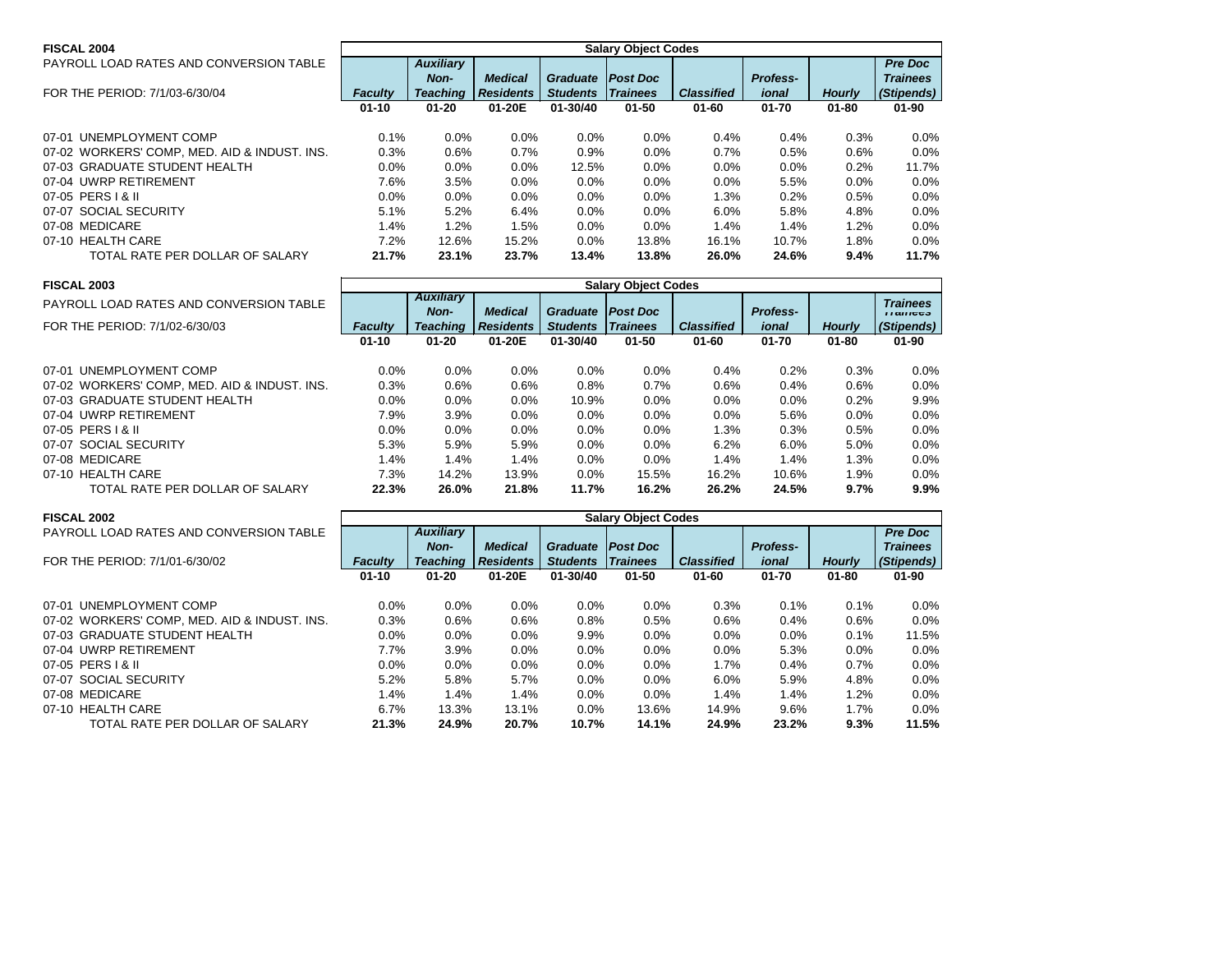| <b>FISCAL 2001</b>                           |                | <b>Salary Object Codes</b> |                  |                 |                 |                   |                 |               |                 |  |  |  |
|----------------------------------------------|----------------|----------------------------|------------------|-----------------|-----------------|-------------------|-----------------|---------------|-----------------|--|--|--|
| PAYROLL LOAD RATES AND CONVERSION TABLE      |                | <b>Auxiliary</b>           |                  |                 |                 |                   |                 |               | <b>Pre Doc</b>  |  |  |  |
|                                              |                | Non-                       | <b>Medical</b>   | <b>Graduate</b> | <b>Post Doc</b> |                   | <b>Profess-</b> |               | <b>Trainees</b> |  |  |  |
| FOR THE PERIOD: 7/1/00-6/30/01               | <b>Faculty</b> | <b>Teaching</b>            | <b>Residents</b> | <b>Students</b> | <i>Trainees</i> | <b>Classified</b> | ional           | <b>Hourly</b> | (Stipends)      |  |  |  |
|                                              | $01 - 10$      | $01 - 20$                  | 01-20E           | 01-30/40        | $01 - 50$       | $01 - 60$         | $01 - 70$       | $01 - 80$     | $01 - 90$       |  |  |  |
| 07-01 UNEMPLOYMENT COMP                      | $0.0\%$        | $0.0\%$                    | 0.0%             | $0.0\%$         | $0.0\%$         | 0.3%              | 0.1%            | 0.1%          | $0.0\%$         |  |  |  |
| 07-02 WORKERS' COMP, MED. AID & INDUST. INS. | 0.3%           | 0.7%                       | 0.7%             | 0.9%            | 0.7%            | 0.7%              | 0.5%            | 0.7%          | $0.0\%$         |  |  |  |
| 07-03 GRADUATE STUDENT HEALTH                | 0.0%           | $0.0\%$                    | $0.0\%$          | 9.3%            | $0.0\%$         | $0.0\%$           | 0.0%            | 0.1%          | 8.4%            |  |  |  |
| 07-04 UWRP RETIREMENT                        | 7.9%           | 4.0%                       | 0.0%             | 0.0%            | $0.0\%$         | $0.0\%$           | 5.3%            | 0.0%          | $0.0\%$         |  |  |  |
| 07-05 PERS 1 & II                            | $0.0\%$        | $0.0\%$                    | $0.0\%$          | $0.0\%$         | $0.0\%$         | 4.5%              | 1.1%            | 1.8%          | $0.0\%$         |  |  |  |
| 07-07 SOCIAL SECURITY                        | 5.3%           | 5.9%                       | 5.9%             | $0.0\%$         | $0.0\%$         | 6.1%              | 6.0%            | 4.8%          | $0.0\%$         |  |  |  |
| 07-08 MEDICARE                               | $1.4\%$        | 1.4%                       | 1.4%             | 0.0%            | $0.0\%$         | 1.4%              | 1.4%            | 1.2%          | $0.0\%$         |  |  |  |
| 07-10 HEALTH CARE                            | 6.9%           | 13.4%                      | 13.5%            | $0.0\%$         | 14.7%           | 15.4%             | 9.8%            | $1.9\%$       | $0.0\%$         |  |  |  |
| TOTAL RATE PER DOLLAR OF SALARY              | 21.8%          | 25.3%                      | 21.4%            | 10.2%           | 15.4%           | 28.4%             | 24.2%           | 10.6%         | 8.4%            |  |  |  |

| <b>FISCAL 2000</b>                           |                | <b>Salary Object Codes</b> |                  |                 |                 |                   |                 |               |                 |  |  |  |
|----------------------------------------------|----------------|----------------------------|------------------|-----------------|-----------------|-------------------|-----------------|---------------|-----------------|--|--|--|
| PAYROLL LOAD RATES AND CONVERSION TABLE      |                | <b>Auxiliary</b>           |                  |                 |                 |                   |                 |               | <b>Pre Doc</b>  |  |  |  |
|                                              |                | Non-                       | <b>Medical</b>   | <b>Graduate</b> | <b>Post Doc</b> |                   | <b>Profess-</b> |               | <b>Trainees</b> |  |  |  |
| FOR THE PERIOD: 7/1/99-6/30/00               | <b>Faculty</b> | <b>Teaching</b>            | <b>Residents</b> | <b>Students</b> | <b>Trainees</b> | <b>Classified</b> | ional           | <b>Hourly</b> | (Stipends)      |  |  |  |
|                                              | $01 - 10$      | $01 - 20$                  | 01-20E           | 01-30/40        | $01 - 50$       | $01 - 60$         | $01 - 70$       | $01 - 80$     | $01 - 90$       |  |  |  |
|                                              |                |                            |                  |                 |                 |                   |                 |               |                 |  |  |  |
| 07-01 UNEMPLOYMENT COMP                      | 0.1%           | 0.0%                       | $0.0\%$          | $0.0\%$         | $0.0\%$         | 0.3%              | 0.2%            | 0.1%          | $0.0\%$         |  |  |  |
| 07-02 WORKERS' COMP, MED. AID & INDUST. INS. | 0.3%           | 0.5%                       | 0.5%             | 0.7%            | 0.6%            | 0.6%              | 0.4%            | 0.6%          | $0.0\%$         |  |  |  |
| 07-03 GRADUATE STUDENT HEALTH                | $0.0\%$        | $0.0\%$                    | 0.0%             | 8.3%            | $0.0\%$         | $0.0\%$           | 0.0%            | 0.1%          | 7.5%            |  |  |  |
| 07-04 UWRP RETIREMENT                        | 7.9%           | 3.7%                       | $0.0\%$          | 0.0%            | $0.0\%$         | $0.0\%$           | 5.3%            | 0.0%          | $0.0\%$         |  |  |  |
| 07-05 PERS   & II                            | $0.0\%$        | $0.0\%$                    | $0.0\%$          | $0.0\%$         | $0.0\%$         | 4.7%              | 1.2%            | 1.8%          | $0.0\%$         |  |  |  |
| 07-07 SOCIAL SECURITY                        | 5.4%           | 5.9%                       | 5.9%             | $0.0\%$         | $0.0\%$         | 6.3%              | 6.2%            | 5.0%          | $0.0\%$         |  |  |  |
| 07-08 HEALTH CARE                            | 1.5%           | 1.4%                       | 1.4%             | 0.0%            | $0.0\%$         | 1.5%              | 1.5%            | 1.3%          | $0.0\%$         |  |  |  |
| 07-10 HEATH CARE                             | 6.6%           | 12.5%                      | 12.9%            | $0.0\%$         | 14.9%           | 14.5%             | 9.4%            | 1.8%          | $0.0\%$         |  |  |  |
| TOTAL RATE PER DOLLAR OF SALARY              | 21.7%          | 24.0%                      | 20.8%            | $9.0\%$         | 15.5%           | 27.9%             | 24.2%           | 10.6%         | 7.5%            |  |  |  |

| <b>FISCAL 1999</b>                           | <b>Salary Object Codes</b> |                  |                  |                 |                 |                   |                 |               |                 |  |  |
|----------------------------------------------|----------------------------|------------------|------------------|-----------------|-----------------|-------------------|-----------------|---------------|-----------------|--|--|
| PAYROLL LOAD RATES AND CONVERSION TABLE      |                            | <b>Auxiliary</b> |                  |                 |                 |                   |                 |               | <b>Pre Doc</b>  |  |  |
|                                              |                            | Non-             | <b>Medical</b>   | <b>Graduate</b> | <b>Post Doc</b> |                   | <b>Profess-</b> |               | <b>Trainees</b> |  |  |
| FOR THE PERIOD: 7/1/98-6/30/99               | <b>Faculty</b>             | <b>Teaching</b>  | <b>Residents</b> | <b>Students</b> | <b>Trainees</b> | <b>Classified</b> | ional           | <b>Hourly</b> | (Stipends)      |  |  |
|                                              | $01 - 10$                  | $01 - 20$        | 01-20E           | 01-30/40        | $01 - 50$       | $01 - 60$         | $01 - 70$       | $01 - 80$     | $01 - 90$       |  |  |
|                                              |                            |                  |                  |                 |                 |                   |                 |               |                 |  |  |
| UNEMPLOYMENT COMP<br>07-01                   | 0.1%                       | $0.0\%$          | $0.0\%$          | $0.0\%$         | 0.0%            | 0.3%              | 0.3%            | 0.1%          | $0.0\%$         |  |  |
| 07-02 WORKERS' COMP, MED. AID & INDUST. INS. | 0.3%                       | 0.6%             | 0.7%             | 0.8%            | 0.8%            | 0.7%              | 0.4%            | 0.6%          | $0.0\%$         |  |  |
| 07-03 GRADUATE STUDENT HEALTH                | 0.0%                       | $0.0\%$          | $0.0\%$          | 7.1%            | $0.0\%$         | 0.0%              | 0.0%            | 0.1%          | 7.9%            |  |  |
| 07-04 UWRP RETIREMENT                        | 7.9%                       | 3.4%             | $0.0\%$          | 0.0%            | $0.0\%$         | 0.0%              | 5.1%            | $0.0\%$       | $0.0\%$         |  |  |
| 07-05 PERS   & II                            | 0.0%                       | 0.0%             | $0.0\%$          | 0.0%            | $0.0\%$         | 7.6%              | 2.2%            | 2.5%          | $0.0\%$         |  |  |
| 07-07 SOCIAL SECURITY                        | 5.3%                       | 5.8%             | 6.1%             | $0.0\%$         | 0.0%            | 6.2%              | 6.2%            | 4.6%          | $0.0\%$         |  |  |
| 07-08 MEDICARE                               | 1.4%                       | 1.4%             | 1.4%             | $0.0\%$         | 0.0%            | 1.5%              | 1.5%            | 1.2%          | $0.0\%$         |  |  |
| 07-10 HEALTH CARE                            | 5.9%                       | 11.3%            | 11.8%            | $0.0\%$         | 14.2%           | 12.6%             | 8.3%            | 1.6%          | $0.0\%$         |  |  |
| TOTAL RATE PER DOLLAR OF SALARY              | 21.0%                      | 22.5%            | 20.0%            | 7.9%            | 15.0%           | 28.8%             | 24.0%           | 10.6%         | 7.9%            |  |  |